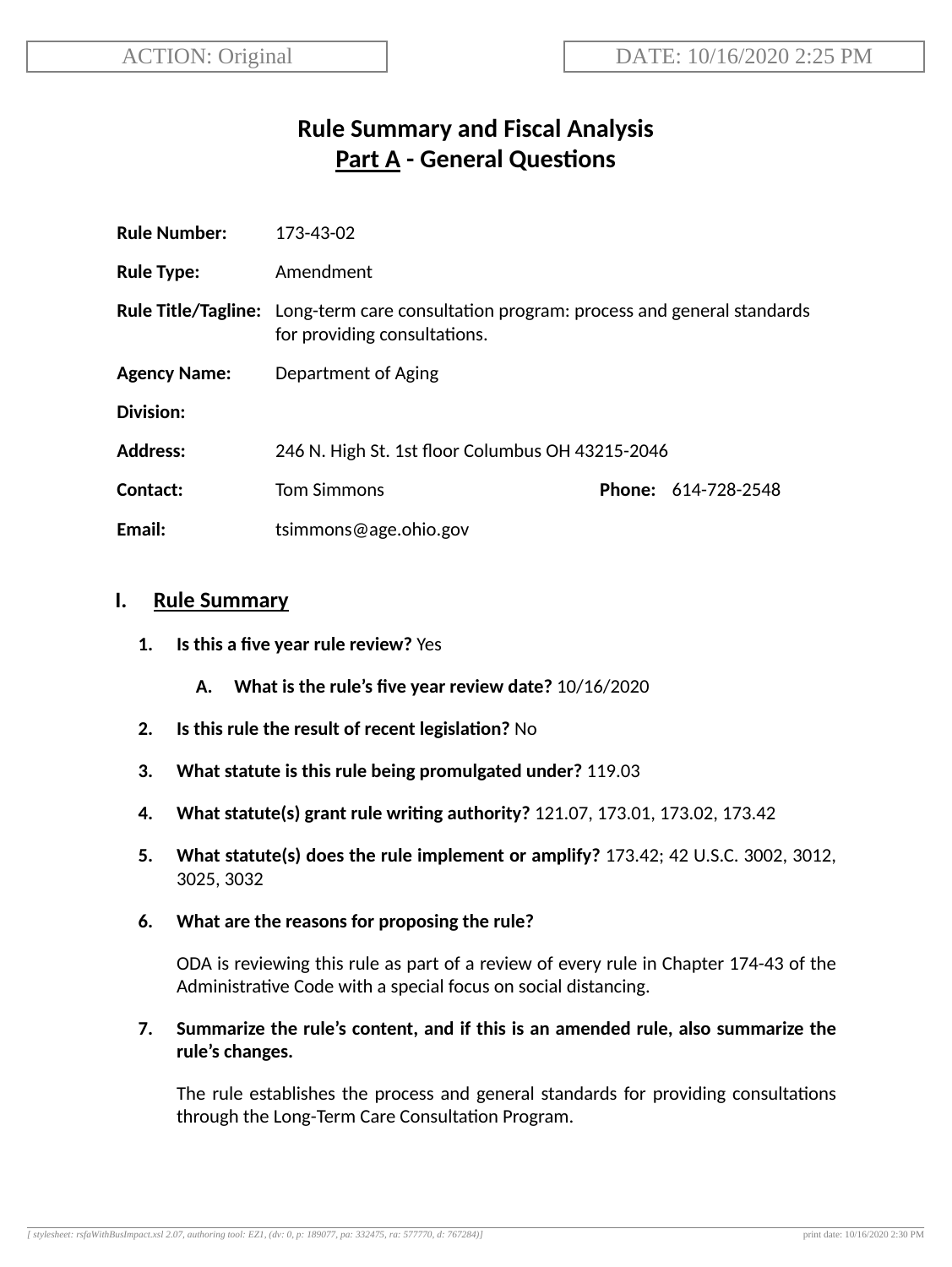ODA proposes to amend this rule to give consultants flexibility to provide consultations by telephone, video conference, or in person.

- **8. Does the rule incorporate material by reference?** No
- **9. If the rule incorporates material by reference and the agency claims the material is exempt pursuant to R.C. 121.75, please explain the basisfor the exempon and how an individual can find the referenced material.**

*Not Applicable*

**10. If revising or re-filing the rule, please indicate the changes made in the revised or refiled version of the rule.**

*Not Applicable*

## **II. Fiscal Analysis**

**11. Please esmate the increase / decrease in the agency's revenues or expenditures in the current biennium due to this rule.**

This will have no impact on revenues or expenditures.

\$0.00

ODA's proposed amendment of thisrule will have no impact upon the biennial budget that the Ohio General Assembly established for ODA in H.B. 166 (133rd G.A.).

#### 12. What are the estimated costs of compliance for all persons and/or organizations **directly affected by the rule?**

ODA's proposed amendment of this rule will not create any new cost of compliance to any person or organization directly affected by this rule.

- **13. Does the rule increase local government costs? (If yes, you must complete an RSFA Part B).** No
- **14. Doesthe rule regulate environmental protecon? (If yes, you must complete an RSFA Part C).** No
- **15. If the rule imposes a regulaon fee, explain how the fee directly relates to your agency's cost in regulang the individual or business.**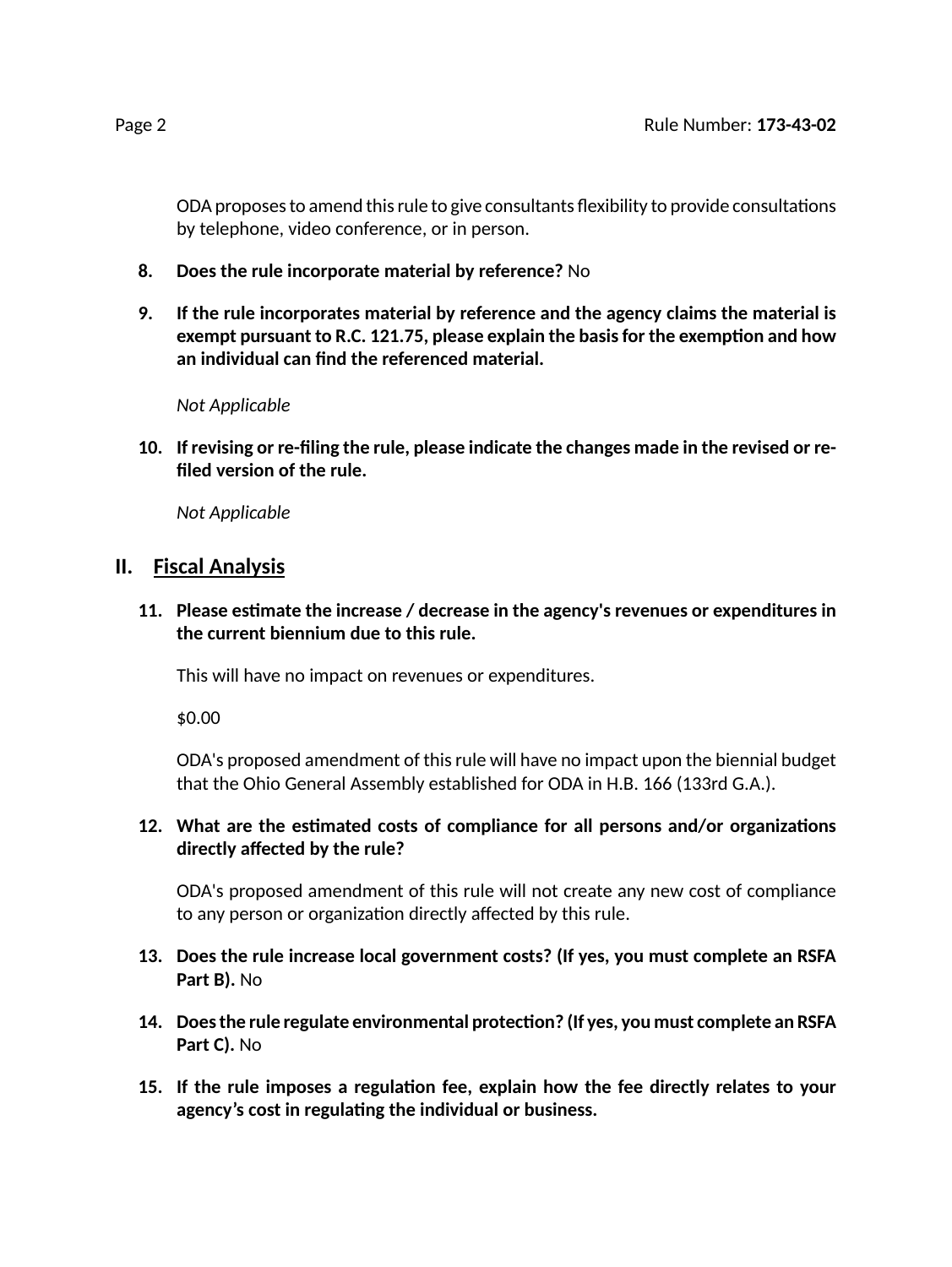Not Applicable

## **III.** Common Sense Initiative (CSI) Questions

- **16. Was this rule filed with the Common Sense Iniave Office?** Yes
- **17. Does this rule have an adverse impact on business?** Yes
	- **A. Does this rule require a license, permit, or any other prior authorizaon to engage in or operate a line of business?** No
	- **B. Does this rule impose a criminal penalty, a civil penalty, or another sancon, or** create a cause of action, for failure to comply with its terms? No

## **C. Does this rule require specific expenditures or the report of informaon as a** condition of compliance? Yes

This rule requires nursing facilities to  $[1]$  only admit as a resident an individual who has been offered a consultation, as required by division  $(K)$  of section 173.42 of the Revised Code; [2] for individuals who have entered the nursing facility, but who have not yet been admitted as residents, determine if the individual is required to be offered a consultation, then, do either of the following: [a] report information to the program administrator of residents who must be offered a consultation or [b] retain records when determining a resident is exempt from the requirement to be offered a consultation; and [3] allow consultants to enter the nursing facility to provide consultations, as required by division  $(M)$  of section 173.42 of the Revised Code. For more information, please review the business impact analysis.

#### **D. Is it likely that the rule will directly reduce the revenue or increase the expenses of the lines of business of which it will apply or applies?** No

Section 173.42 of the Revised Code requires the Long-Term Care Consultation Program to provide "individuals or their representatives...with long-term care consultations and receive through these professional consultations information about options available to meet long-term care needs and information about factors to consider in making long-term care decisions." The consultations do not, in themselves, have any adverse impact upon nursing facilities. However, the decision of an informed individual on whether he or she wants to receive care in a home and community-based setting or an